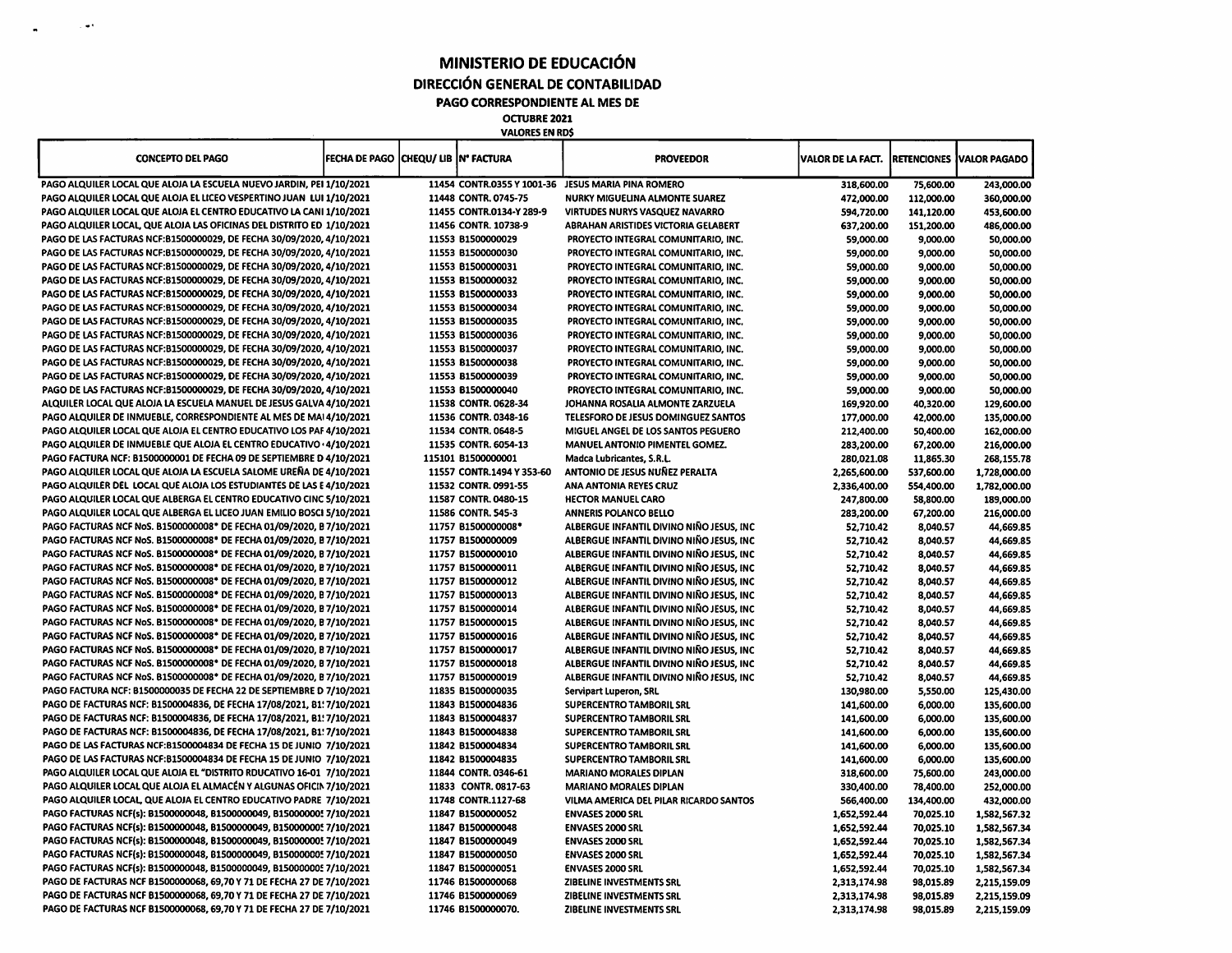| PAGO DE FACTURAS NCF B1500000068, 69,70 Y 71 DE FECHA 27 DE 7/10/2021      | 11746 B1500000071                            | ZIBELINE INVESTMENTS SRL                               | 2,313,174.98                 | 98,015.89  | 2,215,159.09   |
|----------------------------------------------------------------------------|----------------------------------------------|--------------------------------------------------------|------------------------------|------------|----------------|
| PAGO DE FACTURA NCF B1500000305 Y 306 DE FECHA 27 DE SEPTIE 7/10/2021      | 117561 B1500000305                           | <b>TRANSPORTE Y DEPOSITO MIGUEL ANGEL PEGUERO, SR</b>  | 3,983,059.32                 | 168,773.70 | 3,814,285.62   |
| PAGO DE FACTURA NCF B1500000305 Y 306 DE FECHA 27 DE SEPTIE 7/10/2021      | 117561 B1500000306                           | TRANSPORTE Y DEPOSITO MIGUEL ANGEL PEGUERO, SR         | 3,983,059.32                 | 168,773.70 | 3,814,285.62   |
| PAGO DE ALQUILER LOCAL, QUE ALOJA LOS ESTUDIANTES DE LA ESC 8/10/2021      | 11892 CONTR-0855-51                          | RAFAEL TEJEDA                                          | 1,274,400.00                 | 302,400.00 | 972,000.00     |
| PAGO DE LA FACTURA NCF #B1500000307 DE FECHA 28 DE SEPTIEN 11/10/2021      | 11951 B1500000307                            | TRANSPORTE Y DEPOSITO MIGUEL ANGEL PEGUERO, SR         | 3,903,738.12                 | 165,412.63 | 3,738,325.49   |
| PAGO FACTURA NCF:B1500000269 DE FECHA 20 DE SEPTIEMBRE 2C 12/10/2021       | 11965 B1500000269                            | ASOCIACIÓN PMI CAPITULO REPUBLICA DOMINICANA, II       | 985,000.00                   | 0.00       | 985,000.00     |
| PAGO ALQUILER LOCAL, QUE ALOJA EL CENTRO EDUCATIVO LABOR, 13/10/2021       | 12085 CONTR. 0517-73                         | LUIS MARIA FERNANDEZ RODRIGUEZ.                        | 111,392.00                   | 26,432.00  | 84,960.00      |
|                                                                            |                                              | <b>BIENVENIDO DIAZ.</b>                                | 354,000.00                   | 84,000.00  | 270,000.00     |
| PAGO DE ALQUILER LOCAL QUE ALOJA EL CENTRO EDUCATIVO SALV 13/10/2021       | 12078 CONTR. 0437-65                         |                                                        | 382,320.00                   | 90,720.00  | 291,600.00     |
| PAGO ALQUILER LOCAL, CORRESPONDIENTE A LOS MESES SEPTIEMI 14/10/2021       | 12158 CONTR. 12344-9                         | INGRID YOKASTA SMITH MEDINA                            |                              |            |                |
| PAGO DE LAS FACTURAS NCF NOS.B1500000520, 558, 559, 560, 561 14/10/2021    | 12155 B1500000520                            | <b>EQUIPOS &amp; CONSTRUCCIONES DEL CIBAO, S.R. L.</b> | 3,452,285.41                 | 146,283.28 | 3,306,002.13   |
| PAGO DE LAS FACTURAS NCF NOS.B1500000520, 558, 559, 560, 561 14/10/2021    | 12155 B1500000558                            | <b>EQUIPOS &amp; CONSTRUCCIONES DEL CIBAO.S.R. L.</b>  | 3,452,285.41                 | 146,283.28 | 3,306,002.13   |
| PAGO DE LAS FACTURAS NCF NOS.B1500000520, 558, 559, 560, 561 14/10/2021    | 12155 B1500000559                            | <b>EQUIPOS &amp; CONSTRUCCIONES DEL CIBAO, S.R. L.</b> | 3,452,285.41                 | 146,283.28 | 3,306,002.13   |
| PAGO DE LAS FACTURAS NCF NOS.B1500000520, 558, 559, 560, 561 14/10/2021    | 12155 81500000560                            | <b>EQUIPOS &amp; CONSTRUCCIONES DEL CIBAO, S.R. L.</b> | 3,452,285.41                 | 146,283.28 | 3,306,002.13   |
| PAGO DE LAS FACTURAS NCF NOS.B1500000520, 558, 559, 560, 561 14/10/2021    | 12155 B1500000561                            | EQUIPOS & CONSTRUCCIONES DEL CIBAO, S.R. L.            | 3,452,285.41                 | 146,283.28 | 3,306,002.13   |
| PAGO DE LAS FACTURAS NCF NOS.B1500000520, 558, 559, 560, 561 14/10/2021    | 12155 B1500000563                            | <b>EQUIPOS &amp; CONSTRUCCIONES DEL CIBAO,S.R. L.</b>  | 3,452,285.41                 | 146,283.28 | 3,306,002.13   |
| PAGO DE LAS FACTURAS NCF NOS.B1500000520, 558, 559, 560, 561 14/10/2021    | 12155 B1500000564                            | <b>EQUIPOS &amp; CONSTRUCCIONES DEL CIBAO, S.R. L.</b> | 3,452,285.41                 | 146,283.28 | 3,306,002.13   |
| PAGO DE LAS FACTURAS NCF NOS.B1500000520, 558, 559, 560, 561 14/10/2021    | 12155 81500000565                            | <b>EQUIPOS &amp; CONSTRUCCIONES DEL CIBAO, S.R. L.</b> | 3,452,285.41                 | 146,283.28 | 3,306,002.13   |
| PAGO DE LAS FACTURAS NCF NOS.B1500000520, 558, 559, 560, 561 14/10/2021    | 12155 B1500000566                            | <b>EQUIPOS &amp; CONSTRUCCIONES DEL CIBAO.S.R. L.</b>  | 3,452,285.41                 | 146,283.28 | 3,306,002.13   |
| PAGO FACTURAS NCF*B1500000175, 176, 177, 178, 179, 180, 181, 115/10/2021   | 12358 B1500000186                            | ESPEJOS JOCHI, S.R.L                                   | 318,723.48                   | 13,505.23  | 305,218.23     |
| PAGO FACTURAS NCF*B1500000175, 176, 177, 178, 179, 180, 181, 115/10/2021   | 12358 B1500000175                            | <b>ESPEJOS JOCHI, S.R.L</b>                            | 318,723.48                   | 13,505.23  | 305,218.25     |
| PAGO FACTURAS NCF*B1500000175, 176, 177, 178, 179, 180, 181, 115/10/2021   | 12358 b1500000176                            | <b>ESPEJOS JOCHI, S.R.L</b>                            | 318,723.48                   | 13,505.23  | 305,218.25     |
| PAGO FACTURAS NCF*B1500000175, 176, 177, 178, 179, 180, 181, 115/10/2021   | 12358 B1500000177                            | <b>ESPEJOS JOCHI, S.R.L</b>                            | 318,723.48                   | 13,505.23  | 305,218.25     |
|                                                                            | 12358 81500000178                            | <b>ESPEJOS JOCHI, S.R.L</b>                            | 318,723.48                   | 13,505.23  | 305,218.25     |
| PAGO FACTURAS NCF*B1500000175, 176, 177, 178, 179, 180, 181, 115/10/2021   | 12358 81500000179                            | <b>ESPEJOS JOCHI, S.R.L</b>                            | 318,723.48                   | 13,505.23  | 305,218.25     |
| PAGO FACTURAS NCF*B1500000175, 176, 177, 178, 179, 180, 181, 115/10/2021   |                                              |                                                        |                              |            | 305,218.25     |
| PAGO FACTURAS NCF*B1500000175, 176, 177, 178, 179, 180, 181, 115/10/2021   | 12358 81500000180                            | <b>ESPEIOS JOCHI, S.R.L</b>                            | 318,723.48                   | 13,505.23  |                |
| PAGO FACTURAS NCF*B1500000175, 176, 177, 178, 179, 180, 181, 115/10/2021   | 12358 B1500000181                            | <b>ESPEJOS JOCHI, S.R.L</b>                            | 318,723.48                   | 13,505.23  | 305,218.25     |
| PAGO FACTURAS NCF*B1500000175, 176, 177, 178, 179, 180, 181, 115/10/2021   | 12358 B1500000182                            | ESPEJOS JOCHI, S.R.L                                   | 318,723.48                   | 13,505.23  | 305,218.25     |
| PAGO FACTURAS NCF*B1500000175, 176, 177, 178, 179, 180, 181, 115/10/2021   | 12358 B1500000183                            | <b>ESPEJOS JOCHI, S.R.L</b>                            | 318,723.48                   | 13,505.23  | 305,218.25     |
| PAGO FACTURAS NCF*B1500000175, 176, 177, 178, 179, 180, 181, 115/10/2021   | 12358 81500000184                            | <b>ESPEJOS JOCHI, S.R.L</b>                            | 318,723.48                   | 13,505.23  | 305,218.25     |
| PAGO FACTURAS NCF*B1500000175, 176, 177, 178, 179, 180, 181, 115/10/2021   | 12358 81500000185                            | <b>ESPEJOS JOCHI, S.R.L</b>                            | 318,723.48                   | 13,505.23  | 305,218.25     |
| PAGO FACTURA NCF: B1500000001, DE FECHA 6 DE AGOSTO 2021, 15/10/2021       | 12353 B1500000001.                           | ASOCIACION DOMINICANA DE EMPRESAS DE TELECABLI         | 151,512,000.00 23,112,000.00 |            | 128,400,000.00 |
| PAGO FACTURAS NCF*B1500000021, 22, 23, 24, 25, 26, 27 Y 28, TOI 18/10/2021 | 12479 81500000021                            | <b>CENTRO EDUCATIVO SAN MAURICIO EIRL</b>              | 100,300.00                   | 4,250.00   | 96,050.00      |
| PAGO FACTURAS NCF*B1500000021, 22, 23, 24, 25, 26, 27 Y 28, TOI 18/10/2021 | 12479 B1500000022                            | <b>CENTRO EDUCATIVO SAN MAURICIO EIRL</b>              | 100,300.00                   | 4,250.00   | 96,050.00      |
| PAGO FACTURAS NCF*B1500000021, 22, 23, 24, 25, 26, 27 Y 28, TOI 18/10/2021 | 12479 B1500000023                            | <b>CENTRO EDUCATIVO SAN MAURICIO EIRL</b>              | 100,300.00                   | 4,250.00   | 96,050.00      |
| PAGO FACTURAS NCF*B1500000021, 22, 23, 24, 25, 26, 27 Y 28, TOI 18/10/2021 | 12479 B1500000024                            | <b>CENTRO EDUCATIVO SAN MAURICIO EIRL</b>              | 100,300.00                   | 4,250.00   | 96,050.00      |
| PAGO FACTURAS NCF*B1500000021, 22, 23, 24, 25, 26, 27 Y 28, TOI 18/10/2021 | 12479 B1500000025                            | <b>CENTRO EDUCATIVO SAN MAURICIO EIRL</b>              | 100,300.00                   | 4,250.00   | 96,050.00      |
| PAGO FACTURAS NCF*B1500000021, 22, 23, 24, 25, 26, 27 Y 28, TOI 18/10/2021 | 12479 B1500000026                            | <b>CENTRO EDUCATIVO SAN MAURICIO EIRL</b>              | 100,300.00                   | 4,250.00   | 96,050.00      |
| PAGO FACTURAS NCF*B1500000021, 22, 23, 24, 25, 26, 27 Y 28, TOI 18/10/2021 | 12479 81500000027                            | <b>CENTRO EDUCATIVO SAN MAURICIO EIRL</b>              | 100,300.00                   | 4,250.00   | 96,050.00      |
| PAGO FACTURAS NCF*B1500000021, 22, 23, 24, 25, 26, 27 Y 28, TOI 18/10/2021 | 12479 81500000028                            | <b>CENTRO EDUCATIVO SAN MAURICIO EIRL</b>              | 100,300.00                   | 4,250.00   | 96,050.00      |
| PAGO FACTURA #B1500000054 DE FECHA 07/10/2021, DEL CONTR/ 18/10/2021       | 12477 B1500000054.                           | <b>Inversiones Brookville, SRL</b>                     | 763,702.32                   | 32,360.27  | 731,342.05     |
| PAGO FACTURA NCF: B1500000043 DE FECHA 20 DE SEPTIEMBRE D 18/10/2021       | 12454 81500000043.                           | TECNOLOGIA ROMSA CXA                                   | 1,564,737.02                 | 66,302.42  | 1,498,434.60   |
| PAGO ALQUILER LOCAL QUE ALOJA A LOS ESTUDIANTES DE LA EXTE 18/10/2021      | 12460 CONTR. 0967-32                         | ALONSO MARTE DE PAULA                                  | 2,265,600.00                 | 537,600.00 | 1,728,000.00   |
|                                                                            | 12486 B1500000633                            | <b>CASTING SCORPION, SRL</b>                           | 28,792.00                    | 1,220.00   | 27,572.00      |
| PAGO DE LA FACTURA NCF:B1500000633 DE FECHA 23 DE SEPTIEM 19/10/2021       |                                              | JOSE ARTURO CASTRO VICENTE.                            | 106,200.00                   | 25,200.00  | 81,000.00      |
| PAGO ALQUILER LOCAL QUE ALOJA LAS OFICINAS DEL DISTRITO EDL 19/10/2021     | 12483 CONTR. 1345-04                         |                                                        | 94,400.00                    | 8,320.00   | 86,080.00      |
| PAGO FACTURA NCF: 81500000121 DE FECHA 05/10/2021, POR COI 19/10/2021      | 12496 B1500000121                            | Saraheyn Media Group, SRL                              |                              |            |                |
| PAGO FACTURA NCF #B1500000243 DE FECHA 01/10/2021 POR SEF 19/10/2021       | 12495 B1500000243                            | <b>CTAV SRL</b>                                        | 129,800.00                   | 11,440.00  | 118,360.00     |
| PAGO ALQUILER DE INMUEBLE, CORRESPONDIENTE A LOS MESES D 19/10/2021        | 12484 CONTR.0270-5                           | <b>ADRIANA DESIREE FERRERAS MATOS</b>                  | 389,400.00                   | 92,400.00  | 297,000.00     |
| PAGO ALQUILER LOCAL, UBICADO EN LA CALLE DUARTE CASI ESQ. S. 19/10/2021    | 12485 CONTR-474-41                           | <b>MARIANO METIVIER</b>                                | 637,200.00                   | 151,200.00 | 486,000.00     |
| PAGO DE LA FACTURA NCF: B1500000036 DE FECHA 22/09/2021 SE 20/10/2021      | 12542 81500000036                            | Servipart Luperon, SRL                                 | 48,471.21                    | 2,053.87   | 46,417.34      |
| PAGO FACTURA NCF: B1500000639 DE FECHA 8 DE OCTUBRE 2021, 21/10/2021       | 12599 B1500000639                            | <b>CASTING SCORPION, SRL</b>                           | 52,976.10                    | 2,244.75   | 50,731.35      |
| PAGO DE LAS FACTURAS NCF:B1500000014. DE FECHA 10 DE FEBRE 26/10/2021      | 12823 B1500000015                            | CLUB DE LEONES STO DGO SABANA PERDIDA EL MILLOP        | 159,300.00                   | 24,300.00  | 135,000.00     |
| PAGO ALQUILER LOCAL, CORRESPONDIENTE A LOS MESES DE AGOS 27/10/2021        | 12967 CONTR.1638-69                          | PATRICIO MENDOZA DE LA CRUZ                            | 88,500.00                    | 21,000.00  | 67,500.00      |
| ALQUILER LOCAL CORRESPONDIENTE A LOS MESES DE MAYO 2021   27/10/2021       | 12909 CONTR. 0580-15                         | TOMAS GARCIA                                           | 177,000.00                   | 42,000.00  | 135,000.00     |
| PAGO DE ALQUILER LOCAL, QUE ALOJA EL CENTRO EDUCATIVO LAS 27/10/2021       | 12954 CONTR.1301-46                          | PEDRO ROLANDO ENCARNACION CASTILLO                     | 265,500.00                   | 63,000.00  | 202,500.00     |
| PAGO ALQUILER LOCAL QUE ALOJA LA "ESCUELA LABORAL SAN MAI 27/10/2021       | 12955 CONTR. 0349-13                         | RAFAEL ALBA CAMILO                                     | 295,000.00                   | 70,000.00  | 225,000.00     |
| PAGO DE ALQUILER LOCAL, QUE ALOJA A LOS ESTUDIANTES DE LA E 27/10/2021     | 12953 CONTR. 0543-62                         | DIEGO MARIANO MINIER BALBUENA                          | 334,334.73                   | 79,333.66  | 255,001.07     |
| PAGO DE LAS FACTURAS NCF NOS.B1500000072, B1500000073, B1! 27/10/2021      | 12952 B1500000072                            | <b>INMOBILIARIA MVP, S R L.</b>                        | 547,158.60                   | 23,184.69  | 523,973.91     |
| PAGO DE LAS FACTURAS NCF NOS.B1500000072, B1500000073, B1! 27/10/2021      | 12952 B1500000073                            | <b>INMOBILIARIA MVP, S R L.</b>                        | 547,158.60                   | 23,184.69  | 523,973.91     |
| PAGO DE LAS FACTURAS NCF NOS.B1500000072, B1500000073, B1! 27/10/2021      | 12952 B1500000074                            | <b>INMOBILIARIA MVP, S R L.</b>                        | 547,158.60                   | 23,184.69  | 523,973.91     |
| PAGO DE LAS FACTURAS NCF NOS.B1500000072, B1500000073, B1! 27/10/2021      | 12952 B1500000075                            | <b>INMOBILIARIA MVP, S R L.</b>                        | 547,158.60                   | 23,184.69  | 523,973.91     |
| PAGO DE LAS FACTURAS NCF NOS.B1500000072, B1500000073, B1: 27/10/2021      | 12952 81500000076                            | <b>INMOBILIARIA MVP, S R L.</b>                        | 547,158.60                   | 23,184.69  | 523,973.91     |
| PAGO DE LAS FACTURAS NCF NOS.B1500000072, B1500000073, B1! 27/10/2021      | 12952 B1500000077                            | <b>INMOBILIARIA MVP, S R L.</b>                        | 547,158.60                   | 23,184.69  | 523,973.91     |
| PAGO ALQUILER LOCAL, QUE ALOJA LA ESCUELA MADRE TERESA DE 27/10/2021       | 12917 CONTR.1217 Y 0346-17 GUILLERMINA URIBE |                                                        | 988,320.33                   | 234,516.69 | 753,803.64     |
|                                                                            |                                              |                                                        |                              |            |                |

 $\sim$  10  $\pm$ 

 $\bullet$